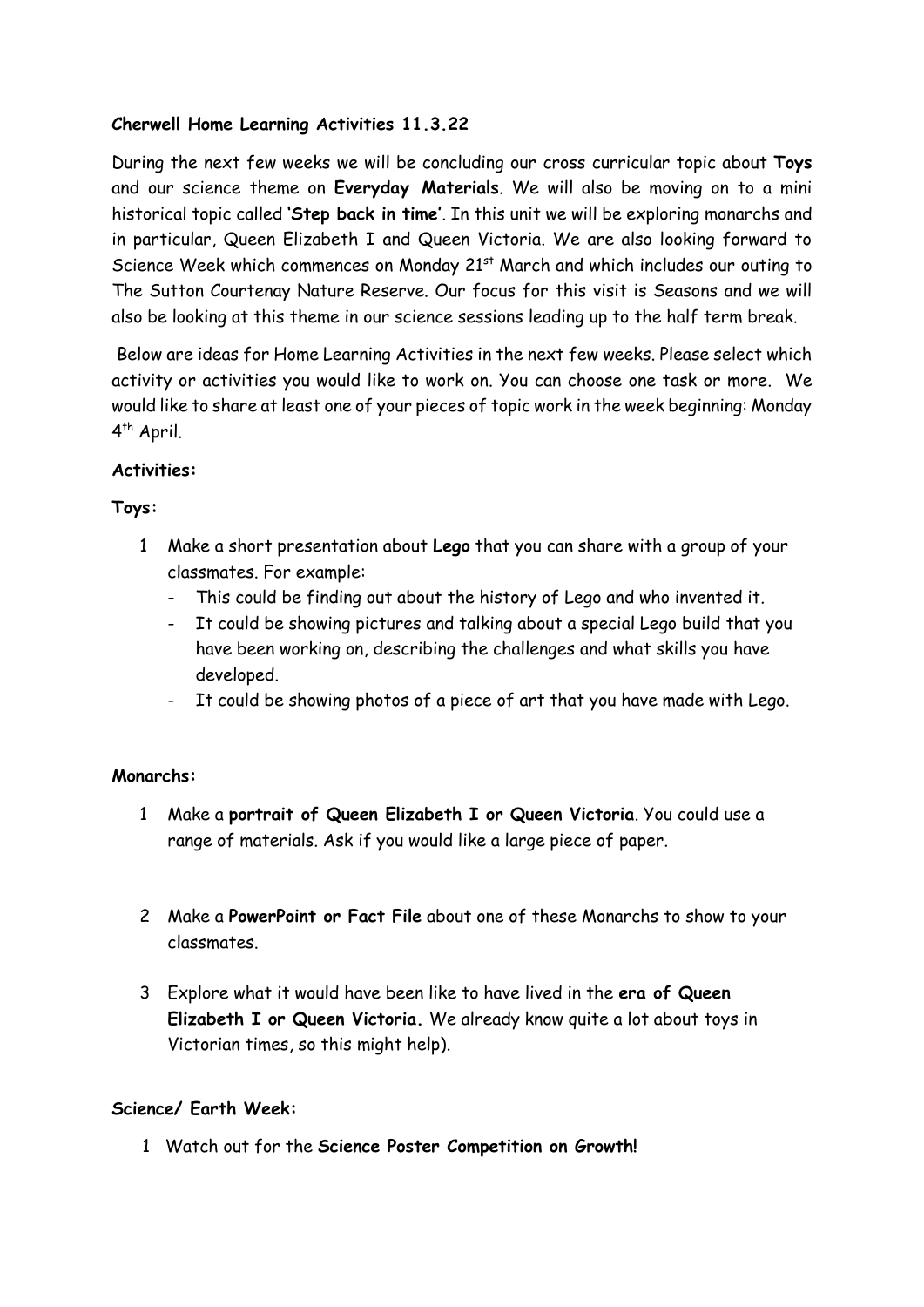## **Mrs McConaghy's Computing Task:**

In ICT we are learning about Pictograms and how we can use computers to help us collect and present information. I would like you to have a go at the following activity using the online programme<https://www.j2e.com/jit5#pictogram>. If you don't have access to the internet then you could create your own pictogram on paper.

1. Have a look at the templates and choose which one you would like to use. You could collect information on how many different fruits you have in your house, people's favourite fruit or people's favourite pet. Ask people around you and record the information in a tally chart.

| Item | Tally | <b>Total</b> |
|------|-------|--------------|
|      |       |              |
|      |       |              |
|      |       |              |
|      |       |              |
|      |       |              |
|      |       |              |
|      |       |              |

- ⊘ ...  $\bullet$ O C Animals O  $\Omega$  $\bigoplus$ P Type here to search  $0.88$
- 2. Use this information to create the pictogram.

**Tip: you can put a tick in the 'edit' box and add extra items.**

3. Use the blank pictogram template to create your own (there are different images for you to use or you could choose to do favourite colours). Choose an item to collect information about (Spring flowers,